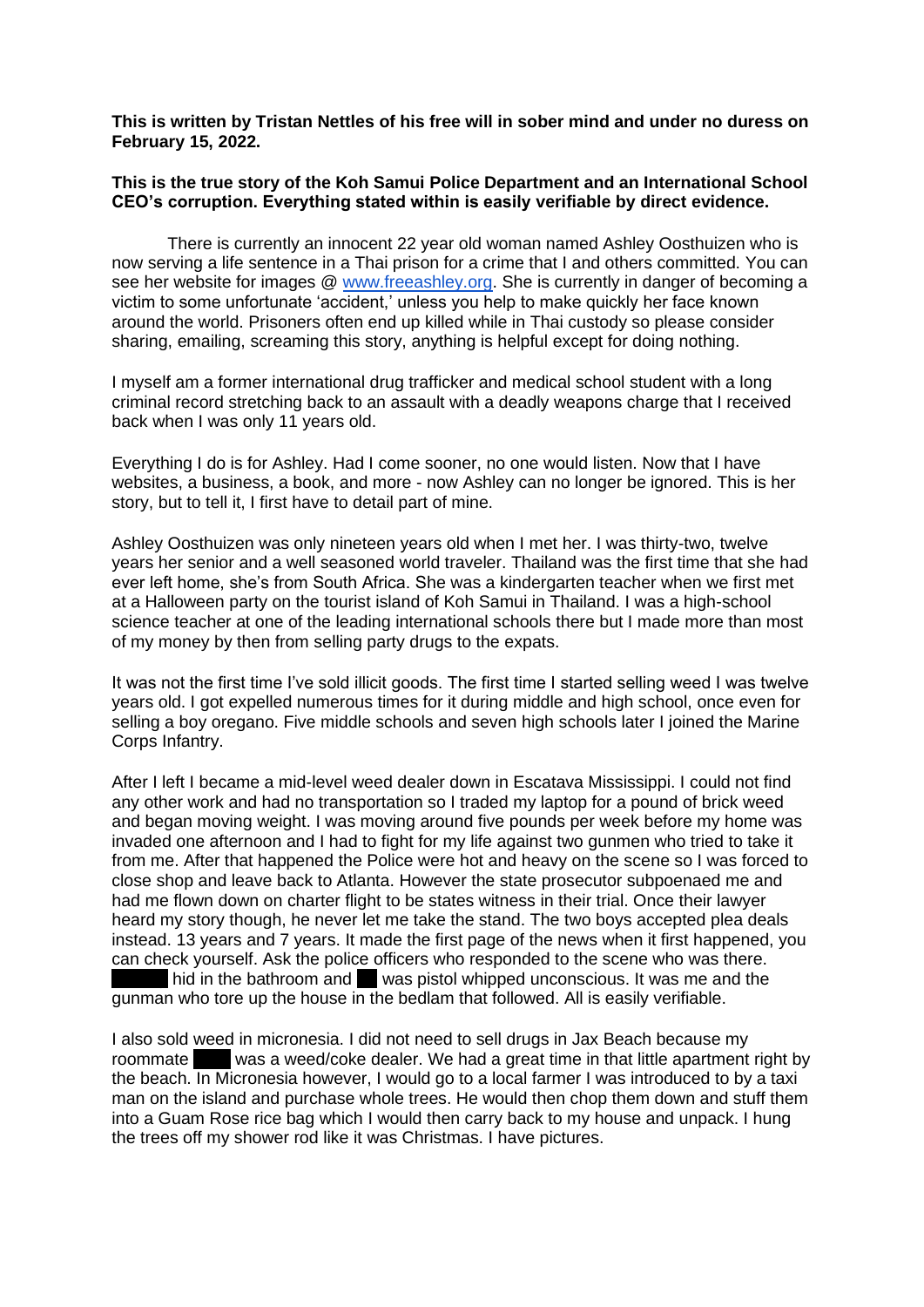When I reached Koh Samui, Thailand, and later Koh Phangan that was right next door, I discovered for the first time MDMA and LSD, Ketamine, Ecstasy, 2-CB, ect. There are places and parties that happen on those islands that you could never believe unless you attended yourself - Backyard Party, Floating Loi Bar, Eden, Lost Paradise - these are open air drug parties where freedom and love abound and human happiness is everywhere to be seen. The people are all super cool, beautiful, and friendly. The rich mingle with the poor and all is as it should be for a few hours, or, in the case of Lost Paradise, for the entire week :).

The life I desired was largely unattainable to me on my paltry science teacher's salary at School however. I worked 6 days a week, at home and on weekends to create extravagant lesson plans and labs in the hopes that my hard work would be rewarded but it was not. I have hundreds of lectures, experiments, labs, quizzes, tests - all made by me and which led to the highest IGCSE science test scores in Panistory during my second year there. They were 10 points above the next highest test score avg - it was unheard of and yet still the management did not want to pay me more. How would I ever get into medical school like this? I wouldn't have. My goal since starting university for Biology  $\overline{a}$  in 2012 was to become an out island doctor like

I had enough to go out once a month and party but it was all just pretend really. I was an outsider looking in. I was never on the boats anchored off the beach or the villas sprawling across the mountainsides and besides, even though I could buy the drugs from the Thai people directly at the bar, they were outrageously expensive and the quality was poor. With my history of dealing, I thought to myself more than once what an untapped gold mine existed all around me. Everyday tourists arrived from around the world and they all just wanted to have a good time. All I needed was a way in.

So I met with the owner of a well known local tattoo studio on one of the main roads in Haad Rin on Koh Phangan. He agreed to start selling me MDMA but it was still 2000 baht per gram which was 1000 cheaper than normal but not enough to warrant the risk involved since I had to go from Samui to Phangan to pick up everytime and I did not like being known by the Thai people to be involved with drugs. They are notorious for turning in foreigners.

So it was that time during mid 2017 that I first read a news report about people buying drugs off the internet. Off something called the dark web. My ears perked up immediately at the news and I began to dig deeper. I was astounded. There was some technology called cryptocurrency using a token called bitcoin that I could somehow use to purchase drugs anonymously, directly from the source, and then have it shipped to my door. This was a revelation. This was life changing.

The only issue was Thailand is known for having really strict drug laws so I did not really wish to have drugs sent to my house and even if I were willing to risk it I lived in a little seaside cottage by the sea, far off from the main thoroughfare so there was no possibility of getting mail delivered anyway - I would have to pick it up from the post office. My home was lovely, I called it Coral Hill. The view was spectacular.

The lightbulb moment happened when I realized that I was a teacher in a country where teachers are revered and highly respected. Beyond normal suspicion. I worked at a prestigious international school as their upper level science teacher. They had a mailroom which accepted packages from all around the world every single day and which was staffed by Thais. The amount of foreign teachers and the turnover rate there meant that the Thai women administrators never really knew who was who and there was no system of checking inside when getting packages anyway. You simply walked in, looked through everything that was there, took whatever you found was yours and left without a word or question from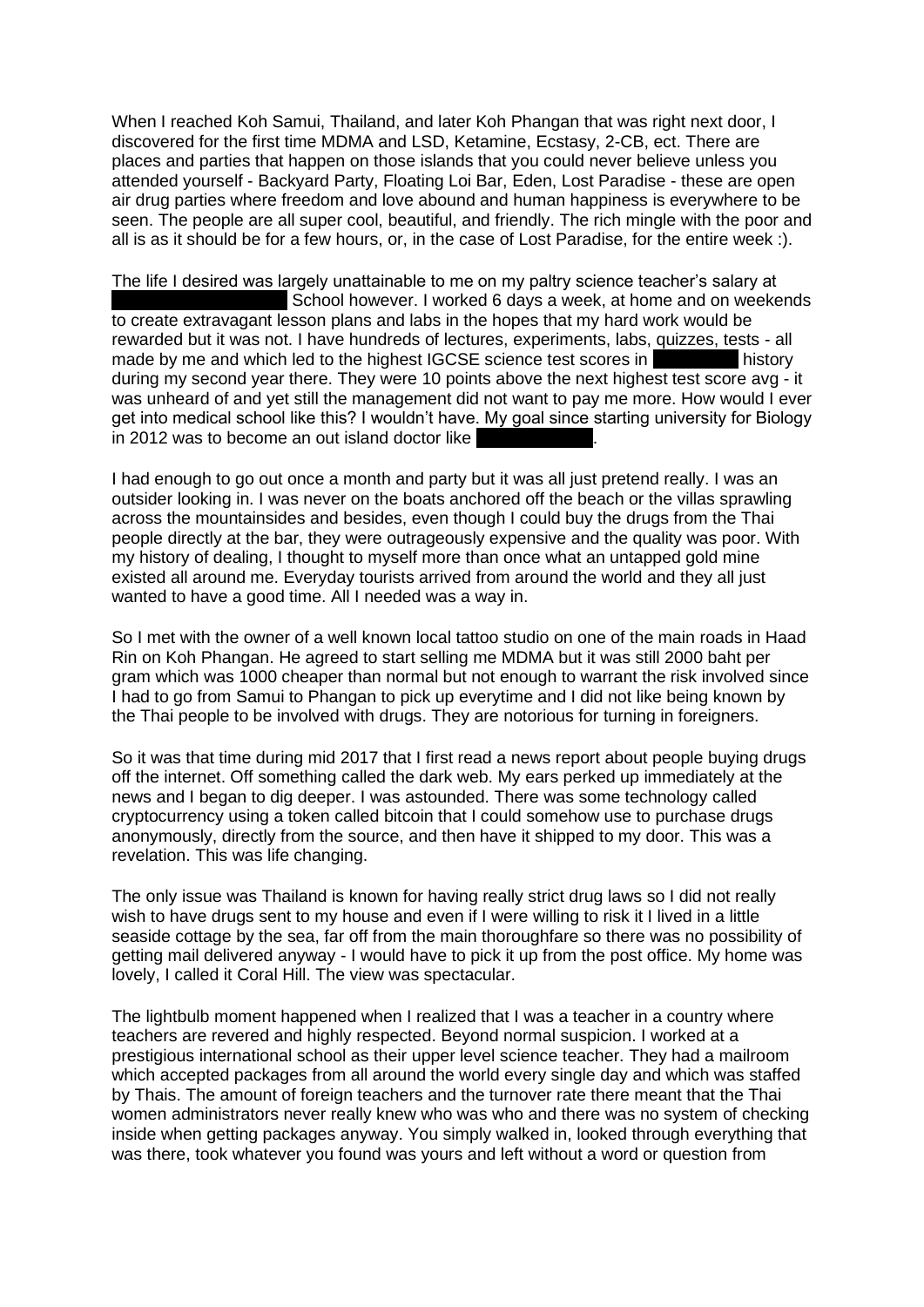anyone. The office and mail was under constant video surveillance however so for years I was on video walking in an out with multiple boxes each week, none addressed to me.

Thus I had my way to get supplied with drugs. Now I just needed a way to buy them.

I spent months researching how to get on the dark web safely and how to set up a computer with the latest opsecs to browse and purchase securely. I used cash to purchase a used laptop from a computer store off the main road, I still have it. It has made me well over six figures with its counterfeit version of Windows 7.

There was an IT specialist at my school named who I was work friends. We both had an interest in crypto - his was technology based, mine was simply for buying drugs. So I convinced to help me set up my new used laptop to be a fort knox under the quise that it was to be used as a secure crypto trading platform. He got me setup with Bitcoin and VPN's, Virtual Box and WhoNix, PGP encryption - the works. Then I spent a few more months learning how to use it all.

Eventually I thought I was ready. I saved up 2000 Baht, or about \$60, which was a lot of spare money for me at the time and I gave it to and had him send me BTC for it. never knew what I was doing and later when I begin to try to ask him for larger amounts of bitcoin more frequently he grew suspicious and refused to help me any longer.

My first BTC transaction went on SilkRoad3.0 and immediately I was phished out of my \$60. I was scammed. I had to wait a whole other month before I could afford to try again. This time I used Dream Market and I was able to order 5 grams of dutch mdma crystals. I had them sent to the school under some fictitious name. My dark web handle was Clams88. It had over 80,000\$ in purchases on Empire Market alone before INTERPOL shut it down.

A few weeks later on a Saturday while I was in my science lab working out labs for next week's classes I needed to go to the office for something which I do not recall now, however, while I was there I decided to check to see if anything had arrived and there it was. My heart dropped. I couldn't believe it. Next week's labs went out the window as I immediately went to my house to open up the package in a secure location - I had received 5 grams of mdma for about \$60. Normally that would have cost closer to \$500 at the bars. My God. I called my best friend **Evan and told him to come over. I didn't even know Ashley yet, it would be more** than a year and a half before I ever met her.

So that is how I got started. With 5 grams of mdma. I broke up 2 grams into 8 125mg pills using vitamin capsules and kept two grams whole to sell. I would always take the scientific scale from the locker in the back of my class home in my bookbag on the days I needed to weigh out drugs with. The last gram was for me and my friends. The drugs were so pure and so cheap, it was unbelievable. Everybody wanted some. I saved the profits from the 5 grams and went back to **Mike to get more BTC.** I made up some lie about money from grandparents or something other, anyway he was never really suspicious at first. He would just say okay and send it over. As said before though, eventually he grew unwilling as my excuses became less believable.

I went from 5 grams to 10 grams. Then I did 10 grams and added 25 XTC pills. Then I did 20 grams and 50 xtc pills with 10 LSD. I kept living like a pauper but reinvesting my profits so that each time I ordered I could get larger and larger amounts. By the end I was doing 250g and 500 g packages at a time and the only reason I did not go much higher was because of the risk of losing it in the mail. I had many packages seized, especially lbs that I had sent from Canada that cost me over \$3000 each. I lost well over 15 packs but I made so much from the ones that did arrive that it was still very profitable. I could order 500 grams of mdma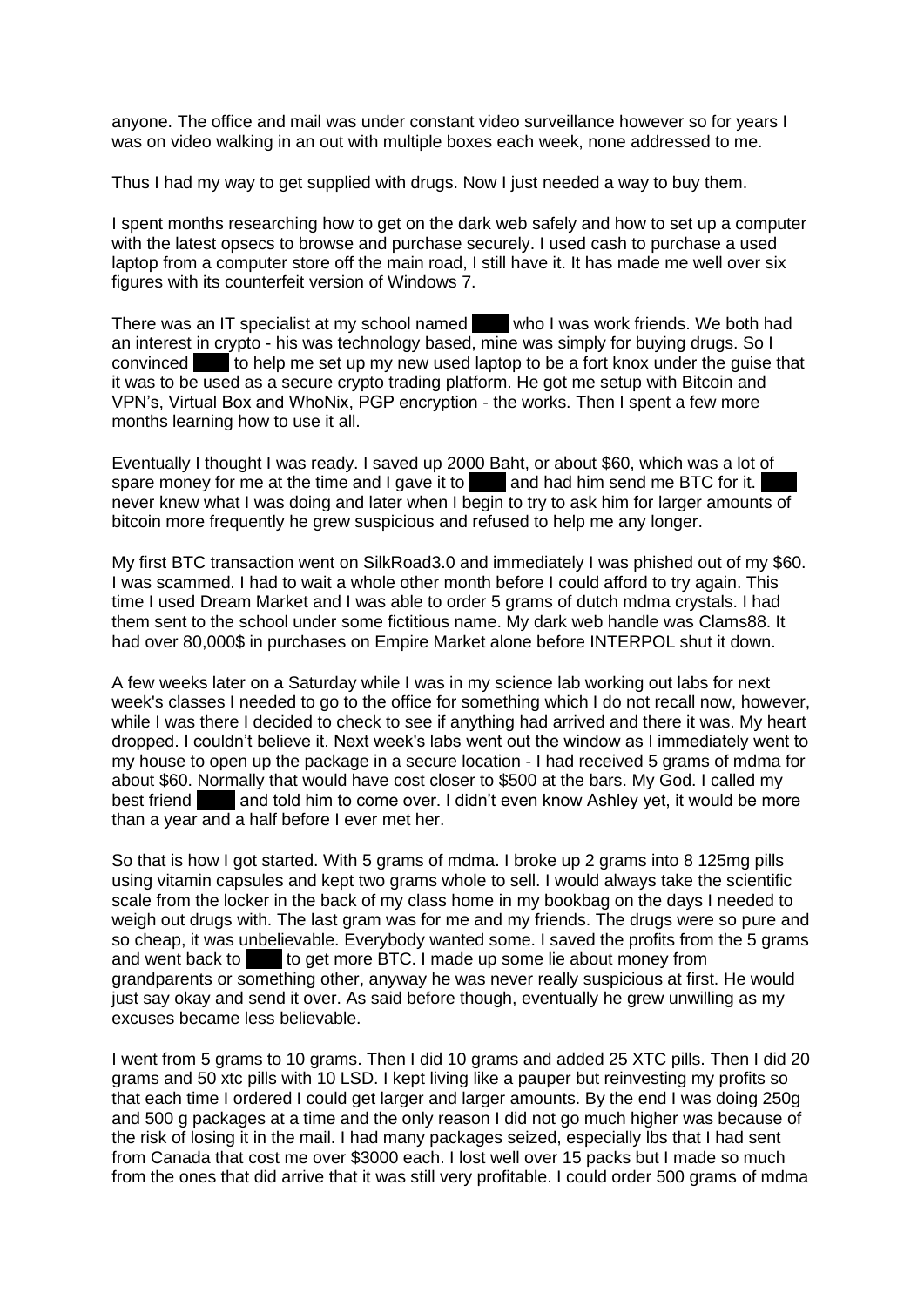for \$700 and make well over \$20,000 as a return, even when selling it at a 30% discount to everyone else. What used to cost 3500 baht per gram you could get from me for 2000 and if you did larger amounts, I dropped the price even lower. Call them bulk specials if you will.

In the beginning though, nobody knew. I could get drugs but I needed people to sell them too. That first summer was wild and risky as hell. **The and I went numerous times to** Phangan with pockets full of party drugs. We would walk around all night high as kites selling to foreigners, never any Thai's. We would stay at a party for two hours or so, enough to make a few rounds, and then leave and go to another. Before long all the right people knew who I was. I began to get invited to everything. Villa parties, beach parties, boat parties, sex parties, all kinds of parties where people wanted to have extra fun for a great price.

I was living a total double life. I hardly ever missed a day of work and my students had the highest IGCSE science scores in history after only my second year there. I ran the entire science week at my school every year I was there and built for them a 3D printer which I then taught other students and teachers how to use. The first 3D printer at the school. I sold drugs up and down the beach at the Full Moon party one night on Phangan, stayed up all night, then I caught the first Raja ferry back in the morning and made it to first class where I taught the whole day with a pocket full of drugs and money from last night's adventures. I still had never even met Ashley - my girlfriend at that time was a beautiful Thai girl named

I only had drugs sent to the school but I never once had any dealings with students or young people in general - let's be absolutely clear on that. I never sold to non-adults or around or in front of teenagers, students - none of that. I was a very strict teacher, as any of my students would attest to. My teaching and my dealing never once crossed paths and in fact my students can be asked themselves my stance on young people and drug use, I was very clear and vocal on it. I only sold to willing adults and foreigners who were on vacation or who lived there. In the beginning I had to go looking for clients but after a year for so I hardly ever had to leave my house.

I kept two holes in the ground. One hold had four boxes filled with different kinds of drugs wrapped in sealed plastic and further packed inside sealed tupperware containers in case of dogs. The other was filled with baht, euros, dollars, gold and silver. I kept a few hundred thousand baht in the house and some gold plus the weed I smoked for the day but everything else stayed buried until I needed it. Only big buyers came to my house or knew where I lived. In all other aspects I was incognito excepting for the parties where I was playboy. At the parties, everything would happen. I knew everybody worth knowing and they all knew me. Life was fabulous. It was a golden age before COVID.

I started dating a french model and spending entire weeks high on ketamine while enjoying teacher holidays and paid summer vacations. My teacher's salary was my spending money and everything else went into gold, the ground, travels, clothes, furniture, or more Bitcoin and drugs. I had everything setup and on Telegram I was known as *Zen Master*.

So that was my life. I lived the life of a rockstar on nights and weekends and of a diligent and hardworking school teacher the rest of the week. I went to university for Biology because I always wanted to be an out island doctor and so I was trying to save up enough money to afford medical school. That was my goal.

Eventually the french model had to go back to France and I met Ashley at a Halloween party while she was gone. Ashley was only nineteen then, fresh off the boat if you will. As sweet as sweet could be. By this time I had been with well over 200 women. I had sex for the first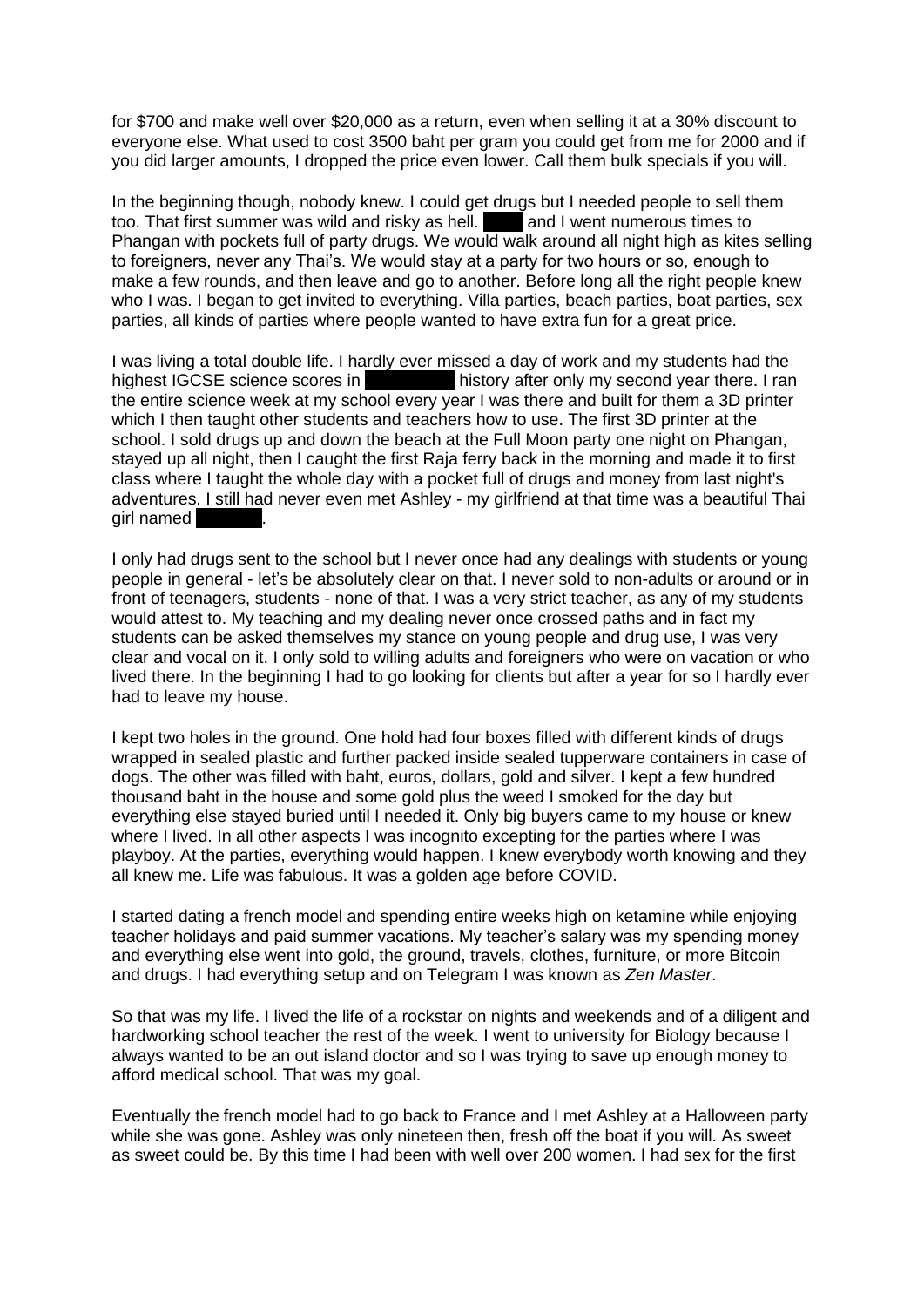time when I was only 12 and I was already smoking weed daily by ten year's old. I grew up rough and fast.

I became infatuated with Ashley for a while and developed quite a fondness towards her. It was intoxicating being around someone so inexperienced and green behind the gills. I had plenty of money, friends, experiences, and good times to show her around with and so it was easy to feel good about having such a young woman to keep your company. However I have never succeeded in long term relationships and I tried breaking up with Ashley on more than one occasion but she would convince me not to! She really grew herself on me even though I treated her poorly and often by doing things such as leaving her places while I went off to have fun or by seeing other women while not allowing her to do the same with other men. I wanted to have my cake and eat it too as it were. Long story short I very slowly fell in love with her. I think she loved me from the very start though.

Does love and intimacy equate to total openness? Do the wives of serial killers know that their husbands are monsters before the police arrive? I think most do not. Ashley was no exception.

Ashley had no street experience. Hardly any life experience either. She'd never attended university and I was the  $\blacksquare$  guy she'd ever been with. I had grown up hood with the resources of a rich kid at my back. I'd been inquisitive and a voracious reader since youth. By that time I'd already lived and been all around the world and had set up for myself an international drug importation business being run out of my school while I worked there using encryption and cryptocurrency technologies that most people STILL do not have a clue about.

I never told a nineteen year old girl what I was doing because one thing I am not is stupid. I never talked to Ashley about any of my business dealings. It was not her place to know and it would have been impossible for her not to go around showing off to her friends about her cool dope dealing boyfriend just like it was impossible not for me to do the same when I was 19. All it would have taken is for one word to get out and it would have been me sitting in a Thai prison serving a life sentence. I'd been to jail before, multiple times. I've been to court before, numerous times. I've been arrested and snitched on, numerous times. I learn from my mistakes. Ashley was kept inside a bubble, just like the wife of the BK killer.

Ashley only ever asked me twice about drugs and I told her not to worry about it both times and that it was not her concern. That second time I made clear there should not be a third attempt at questioning, and there never was because I am not an easy person to go against. Remember I am also 12 years her senior as well.

Let's get back to the story now - So by this time I've been moving drugs weekly but  $\blacksquare$  had long ago stopped funding me with BTC because he was suspicious of the amounts I was asking for and the frequency. He no longer wanted any part and refused to help me further. So then I latched on to Sergei Rumyantsev, a math teacher at Taylor Number who I had gotten into BTC and who still works there, unbelievably. He was a nice loser who had no other friends but I liked him well enough and we chatted often.I tried to take him out once to a club but he just stood there awkwardly while I picked up a beautiful girl visiting from Texas and took her to the hotel next door for a night of MD sex.

So I convinced servey between the convincing, to begin accepting Baht for bitcoin at a 3% commission. I am sure at first I made up excuses but before long there was no hiding it because I needed hundreds of thousands of baht worth of bitcoin a week. So I brought

in as my money guy. He came to my house and we sat around my fire while I laid out the plan, the same way I did to Grahm Muslim who all did not want to get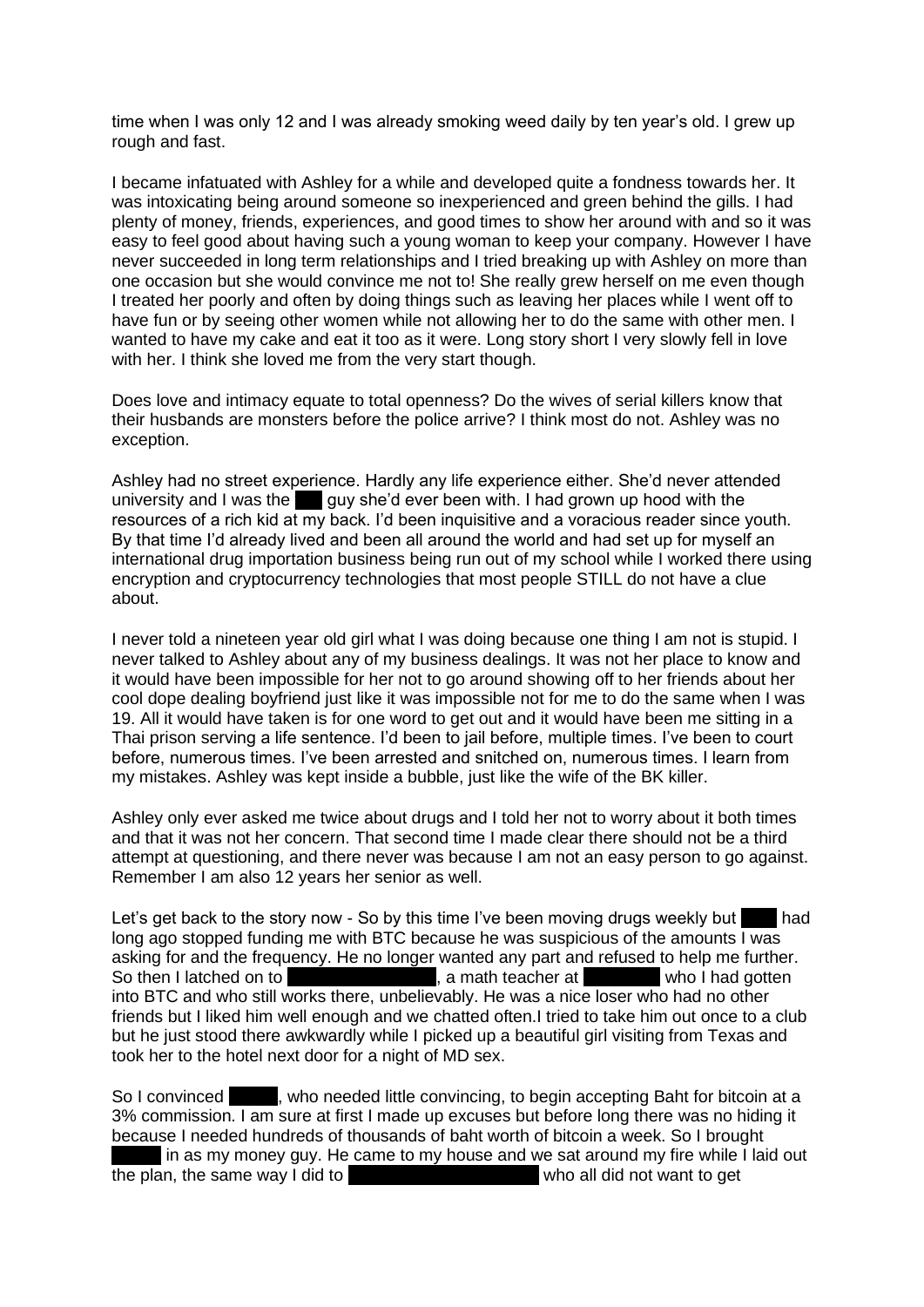involved. He agreed though. So he would send me BTC for baht, id use the BTC to purchase drugs and continue having the packages sent to the school. This went on for over two years.

During the latter course of this time I met Ashley. She had been working as a school teacher at Oonrak International School but work politics led to another teacher Tamarin complaining about Ashley's lack of a four year degree so that the school was forced to let her go. A four year degree needed to teach kindergarten? How absurd.

The poor girl tried everything she knew how to make ends meet. She drove all around the island near everyday tutoring kids for a few hundred baht per hour. Then she got work with at an aerial yoga studio who told her she would help get her the work permit she needed to continue living on the island. That never happened and time was running out. It sort of worked out perfectly then that I offered her to become the manager of a new restaurant I was opening called Hot in the Biscuit. [https://www.hotinthebiscuit.com](https://www.hotinthebiscuit.com/)

 At this point I have to pause and talk about breakfast because if you know me then you know there is one meal that I cannot live without and that is breakfast. Not just any breakfast either, I crave American breakfast. Bacon, eggs, biscuits/toast/pancakes - something, every day. Whether I lived in France or Honduras. The only exception was when I lived at Adzom Monastery with the monks in Nepal. They were vegetarian.

As you might imagine there is a severe lack of such breakfast options in Thailand where I was and so I decided to start a business and put Ashley in charge. Two birds with one stone if you will. She had never run anything of course but I had 7+ years of restaurant experience and I knew exactly what I wanted to do and so Hot in the Biscuit was born.

I built a business and set it up and taught Ashley how to run it and even signed a large portion into her name under the stipulation that it would only come into effect after I had been paid my initial investment plus a sellers fee which she would earn herself. That way she would have a way to make her success in the world. She did a fantastic job too.

Now, by this time, my headmaster and the school **CEO, Liam Capone, they had taken a** strong disliking to me. That is because I call a spade a spade when I see one. Thailand does not like that. Thailand likes to save face, even when it's disgraceful. I do not subscribe to such pernicious behavior however. I did such a good job and the students loved me so much that there was little they could do but whenever they could injure me they did. They rejected allowing me to ever do a biscuit sale to the students for example, on ridiculous grounds. They never supported me or my endeavors once despite all the effort I gave for them. In fact, despite the rest of the teachers and staff all coming at least once to my shop, and many regularly, The Liam never once even tasted my food. That was the level of their spite towards me. The feeling was mostly mutual, especially towards

During this time as well, while I was a full time upper-level science teacher who taught Biology, Chemistry and Physics with full laboratory experimentals and with record high test scores, I was also an international drug dealer, and a full-time business owner with multiple employees and salaries to keep up with. I was also studying for my medical school entrance exams. I ordered the complete MCAT test preparation guide and spent over six months studying so that I could finally be accepted into various medical school programs around Europe. I decided on Ukraine because it was one of the cheapest places to live and it would be a six year program which I would have to fund completely myself. As I did everything else. All of this being done simultaneously.

In these last six months or so when I was I was pulled in all directions at once multiple things happened. COVID became the end all be all and our school was forced into closure leaving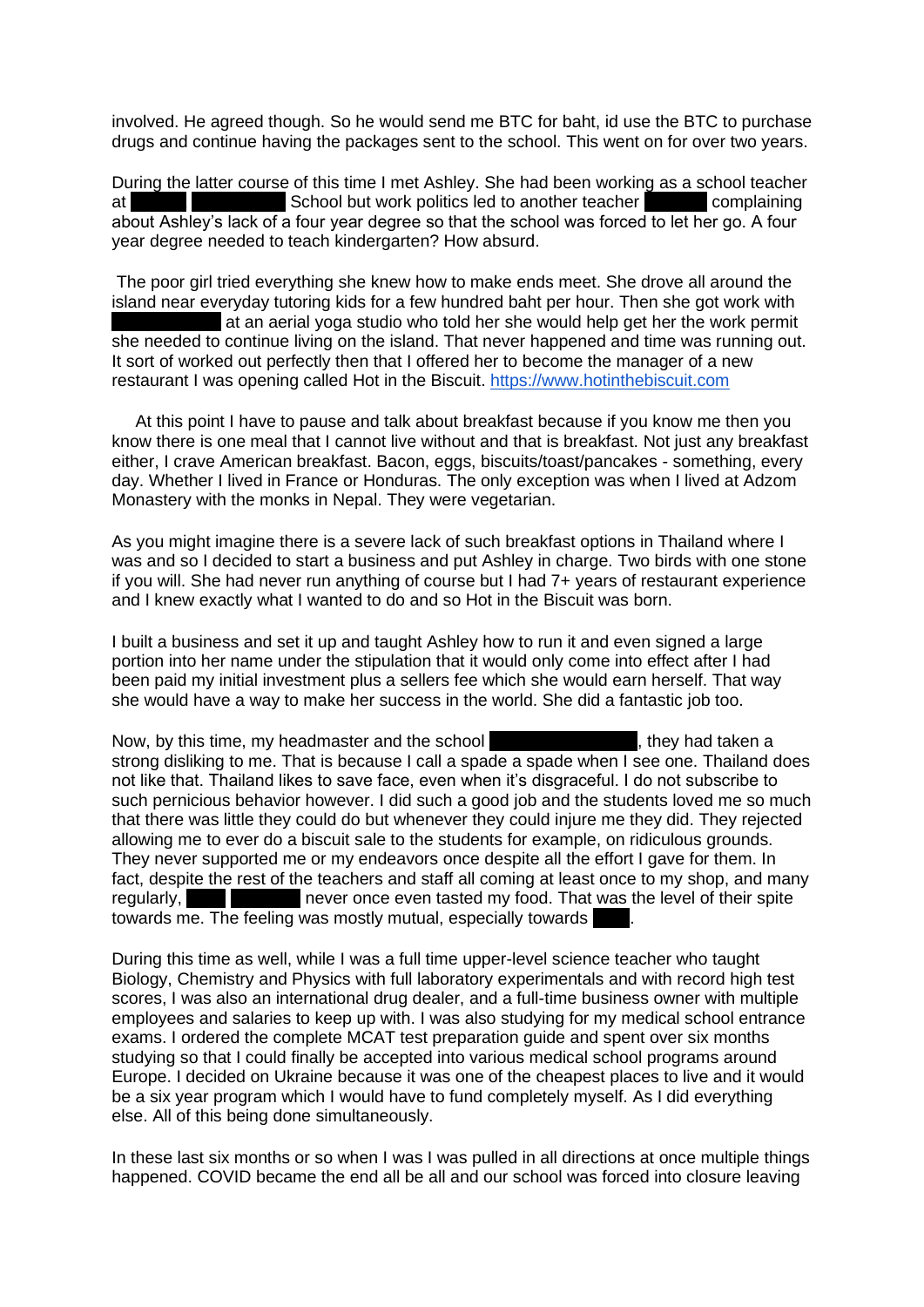me to teach via webcam at my home. The only benefit to this was between classes I could smoke weed, go into my garden or otherwise just enjoy the day with a trip to the beach or something other. Sometimes I made sales but not many since by then all my customers knew I was a school teacher and my only customers were mid to large level. I never nickel and dimed anymore. I hardly moved for less than 20,000 baht.

Ashley meanwhile was working at the shop six days per week. She still lived in her own apartment, we never lived together. Her salary was only 25,000 baht per month with the understanding that once we became profitable the salary would increase as well as profit sharing begin. With the COVID pandemic however Koh Samui was shut off from the world and an island with 700 hotels became an island with 100. We were decimated and did everything we could but still lost money. Every month. It did not matter though because losing 50,000 baht a month when I was making 450 - 500,000 was hardly felt.

Eventually the school reopened as a sort of dystopian hazmat facility where the teachers were expected to act as gestapo and walk about all day wiping, cleaning, and wearing a mask at all times admonishing children for being children. I will spare the details as this is Ashley's story but I was unable to continue in such an enviornment and so despite having a month or so left before school ended and my two year contract was over, as well as having a wonderful relationship with my students, I resigned and forfeited \$5,000 in end-of-contract bonuses I was set to receive. I knew that I was to be leaving for medical school in July anyway and it was already towards the end of May.

This did not sit well with Liam Libar the CEO who attempts to bully his way to achievement but who was always unable to with my person. Our last meeting which was attended by my friend as well as the Headmaster was extremely acrimonious and bitter. We did not leave on good terms.

I left for the US to visit my family and then to the nation's capitol to take in the scenery before directly heading to Ukraine to begin medical studies. I arrived in August. Once I left however there was a tremendous pressure on me to continue supplying the island as I was the major non-thai importer for everything except thai weed and cocaine. Money was going fast and I was used to a nice lifestyle as well and so this is where I fucked up.

I could no longer continue sending packs to the school because after I had left one of my packs, a small order of 50g mdma inside the mail room at  $\blacksquare$ , it went uncollected so packs, a small order of 50g mdma inside the mail room at that eventually it was retrieved, opened and discovered by the CEO victor who reported it to the Koh Samui Police Department.

So I got in touch with a friend who I had purchased the business license from and who I had sold to for years.  $\overline{\phantom{a}}$ , like me, lived far off the main road and so no mail was delivered there. So while I always used the school for my mail, both legal and non, he always used his shop which I had purchased and was now mine. This meant that Ashley was well used to him coming by. So I decided to use the shop. I had used For more than 2.5 years and never had any problems. In fact - one time a kilo of weed from Pleasure Island, an Empire Market UK based vendor, apparently did not have enough shipping to cover the fee so the delivery man left a receipt in the main office of school telling me I had to go to the Koh Samui Post Office to pay the fee and pick up my package there. It was very risky but knowing Thailand I went and sure enough they did not even ask me for my ID. It was wild times.

At no point did Ashley ever know that I was having drugs sent to her little biscuit shop. At no point did she know I was ever shipping drugs into the school. At no point did she ever know I was an international dark web drug dealer. She was barely 21 years old when I left with no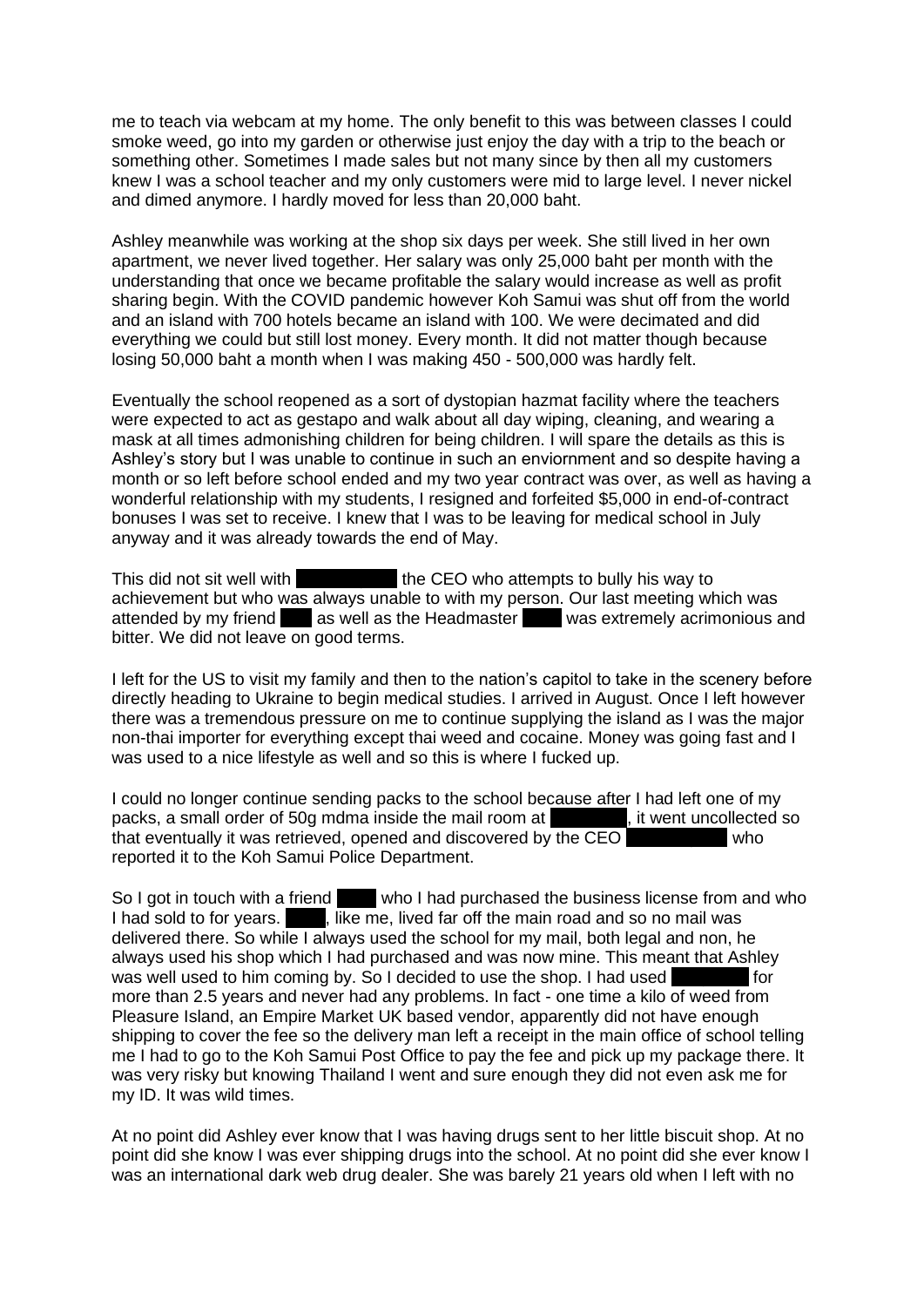street smarts whatsoever and all the tendencies of young and bubbly youth. To tell her would have been the epitome of folly. None of the other many women I was with knew either. I told no one. Only servey knew that my packs came to the school but he had no idea who I sold them to or the amount I made. He was only my bitcoin money guy. Others handled distribution. No one else knew where I got my drugs or bitcoin. That way I maintained overall control of the enterprise.

What happened then was that a 50 gram package of mdma arrived to  $\blacksquare$  after I resigned which I never picked up. After it sat uncollected in the mail room for a time someone decided to open it and discovered the drugs. This was reported to Liam the CEO who considered my new found wealth (which I told everyone came from investing in BTC and profits from my business) and he suspected correctly that I was in fact selling drugs.

Please be clear on this point. When these discoveries were made I was already living in Ukraine. I was no longer in Thailand and no longer worked for Fanglee However, called the Koh Samui police dept and put in a tip that my restaurant was smuggling drugs without any proof - he simply wished to cause me injury and I put myself in the position to allow myself to be injured by proving his hunch to be true. As I said, I fucked up. admitted that this is what he did in a voice call and the police transcripts make it clear as well.

So set up my shop up to be raided to try and get back at me. That is the real story. Ashley is just the poor and unwitting victim of our animosity. When Ashley was arrested, and he was confronted with direct evidence showing clearly, on top of the package he himself found on the premises, that and I had been running drugs from his school. He worked with the Thai owner and the Koh Samui Police to keep the evidence bu and the Koh Samui Police to keep the evidence buried. which it has remained, until now when I have finally acquired the skills required to make websites that all the world can see.

On October 8th there was a 250 g package of mdma delivered to the shop addressed to . Ashley was working her regular shift serving numerous tables simultaneously. It was always only a two man crew, Ashley and  $\blacksquare$ , with 11 total tables to service. When the delivery man approached her, he was adamant that she needed to sign for the package that was addressed to another man. Seeing the package addressed to who she had been used to seeing come to the shop for his mail since we opened, and also being interrupted during a busy shift while being pressured to sign all at once led this 21 year old girl with no priors or experience in the world to sign her name as demanded.

She placed the box down by the wall, untampered with and unopened, and went back to work. Ten minutes later the police came.

The premises were searched, nothing else was found. Ashley was searched and drug tested, nothing else was found and her results returned clean. The box was not tampered with and unopened, addressed to another person, clearly a man.

Ashley's only crime was being my girlfriend. The rest is all my fault and the fault of others who continue to try and bury the truth.

The police took her. They took her then after making her pose first for pictures. They carried her to her house where it was searched top to bottom. Nothing was found, not even marijuana. Then they took her away to some black box interrogation dungeon somewhere on the island where she was interrogated under threat of harm and without a lawyer or interpreter present and where she was forced to sign documents that were written in Thai which later turned out to be a confession of her quilt.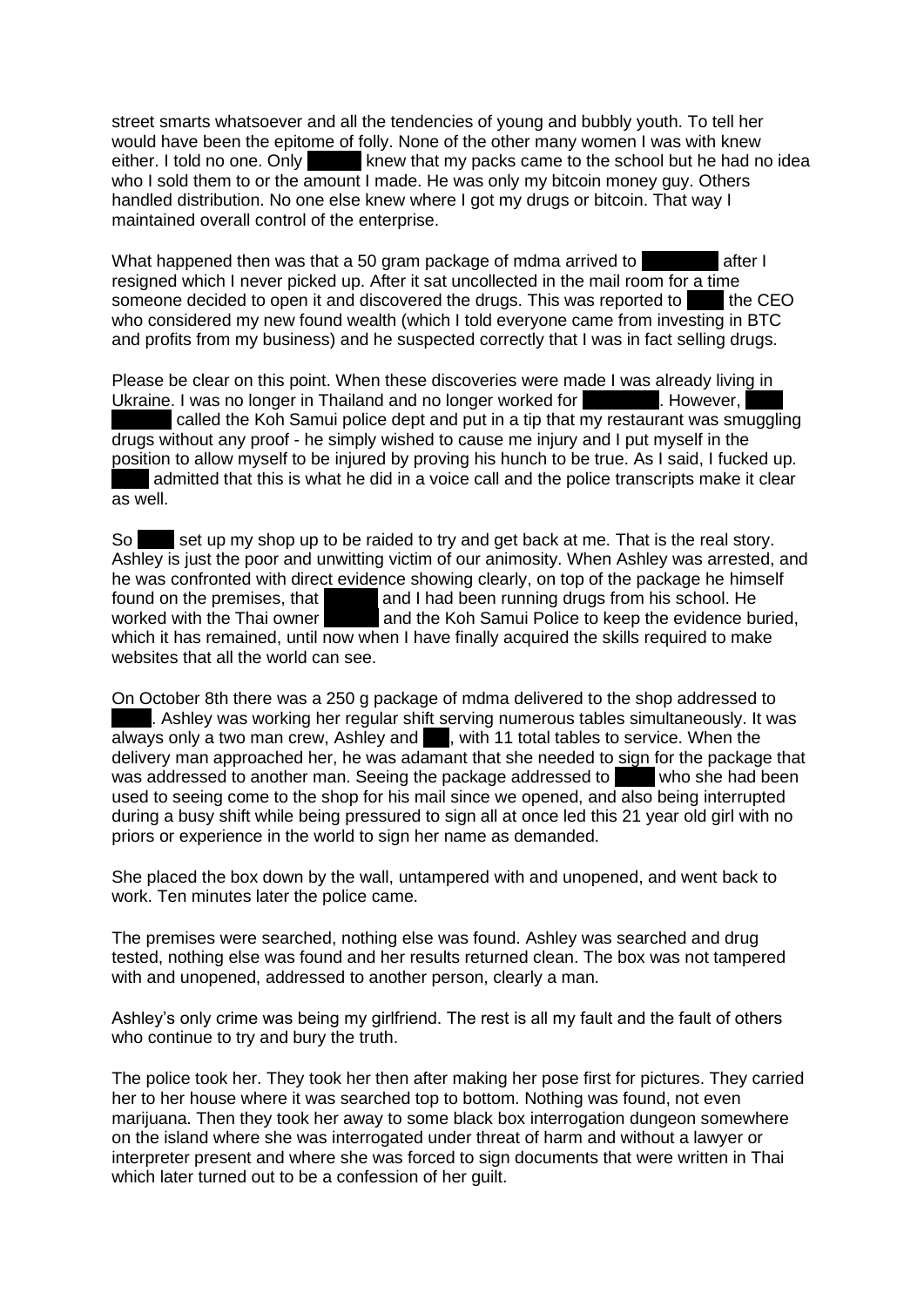Once they had her signature a second time they took her to the Koh Samui jail where she was kept for two days without any phone calls and then was moved to the provincial prison on the island.

The lawyers were a whole other nightmare. I had just spent over \$40,000 on my move and medical school cost and I had lost another \$55,000 that year on starting the restaurant during a pandemic. I only had \$20000 left with me and another \$60000 buried in a hole on my property plus crypto currencies and gold and silver. I still paid for my house in Thailand, it was a great spot and too cheap to give up. I had a beautiful river front apartment to pay for in Ukraine as well, not to mention all my medical school supplies and equipment. The problem was no one knew about the buried money except me.

I was in panic mode. I got conned by Nike Green, someone who poses as a lawyer in who agreed to fly down and get her bailed out immediately if I sent him \$3000 which I promptly did. Mike never got on a plane though. Mike made up a story about how the prosecutor's office agreed to a bail but that it was 2 million baht and had to be paid within a few days.

So I called Sergein. I told him what had happened and assured him that he was in no danger since Ashlev knew nothing about anything and the package was to which had luckily since Ashley knew nothing about anything and the package was to been out of Thailand on vacation and who I had already warned not to return. Next was completely insulated because I was in Ukraine. I told the situation and he agreed to help. He went and found the money after I described to him where to dig it up from.

I then had a convoy set up to go deliver the bail in cash to the court house as I had been instructed.<br>
I know the Green's representative Technical showed up along with another<br>
I awyer named Teeranan Chuaichai who had promised he had connections and could ensure the bail was  $\overline{\phantom{a}}$  who had promised he had connections and could ensure the bail was accepted for \$150,000 baht, which I promptly paid as well.

The bail was rejected. It was only after they had got the bail rejected twice, basically ensuring Ashley would never get it since superior courts in Thailand almost never supersede lower court decisions, that the actual arrest affidavit explicitly recommended that no bail be offered until after the initial hearing because they deemed Ashley a flight risk. It was only when I received this from yet another layer, North Thailand Bail, that I realized just how monstrously Mike Green and Acted.

Not only had they ripped me off, but they ruined Ashley's chances with a needless lie so he could profit a measly 30 and 150,000 baht on top of the \$3000 was already paid for doing nothing. Thus got  $$4,000$  and  $$5,000$ . money from Western Union in Dnipro Ukraine and K was paid in cash from my chef who worked with Ashley at the biscuit shop. There are pictures of the payment occurring with confirmation texts as well.

I asked seep the rejected bail money because after the sergential failed I money because after the Sergei of The Microsofted money is and Microsofted money in the ambulance chaser at went with the choice of  $\blacksquare$ , the ambulance chaser at  $\blacksquare$ . They extorted me for over \$30,000 dollars in legal fees and promises, none of which were delivered as Ashley was not even defended competently and was given a death sentence commuted to life in prison. Nonposition is not a real lawyer, he is a scam artist.

Then Sergei absconded with the other \$30,000 one week before Ashley's trial bill was due forcing me to liquidate most of my remaining crypto wealth to pay  $\blacksquare$  in Bitcoin, which he was duly paid.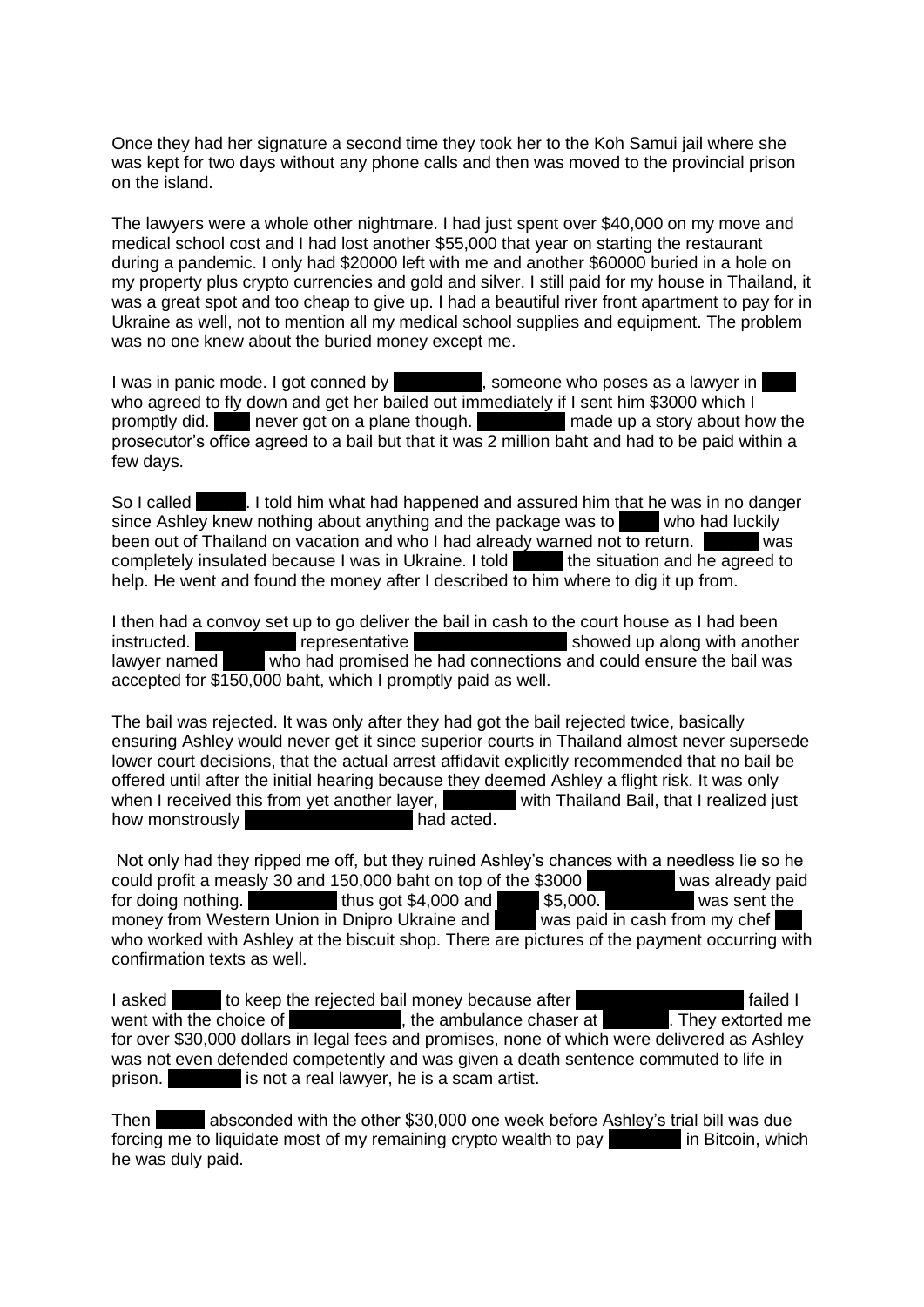When this betrayal from Secret I went public with his involvement. I published facebook postings and contacted the police who I sent photos and text to. I contacted the school and provided irrefutable evidence to all parties but no one wanted to undo what had been done to Ashley because the alternative is not only a big story that makes many people look incompetant, as they are, it is a Hollywood movie that would light the islands on fire. The life I lived was unbelievable and it was all being done very slickly. Real Walter White shit. I used to get a real kick in the irony of paying for medical school through selling drugs.

However it looks much better for everyone involved if it is Ashley who gets caught importing drugs from a biscuit shop, even though I only used that shop for less than six weeks. Ashley, the 21 year old former kindergarten teacher and biscuit lady - That's who they wanted. It looks much better for them that way.

I used **Panyade for well over a hundred weeks. I used my shop for less than six. The** alternative story that an "American playboy runs an international drug ring for years between three islands in the gulf of thailand and gets away with it scot free," is simply not acceptable to many parties there on the ground. So Ashley's innocent young life is the price they wish paid for their precious face to be saved a dirty day.

Another cop was given 500,000 baht bail after admitting to shooting his wife in the head, Ashley though? Denied bail at 2 million baht for being. coerced into signing her name by a delivery man ordered to get a signature by the police.

That is not justice, **that is entrapment**.

The fact the Koh Samui Police and **Liam Capone** *willfully covered the truth* for so long while Ashley has suffered endlessly behind bars should not be allowed to go unpunished.

Ashley was railroaded. Denied bail for signing her name to a box while during the same time a Koh Samui police officer was caught raping a Burmese woman in a holding cell ON CAMERA and was given bail at 500,000 baht *the next day*. I'm not making this stuff up.

Ashley was kept quarantined for two weeks everytime she was taken out of the prison for a hearing. In her sixteen months of incarceration, more than three months have been in complete isolation due to COVID protocols.

Listen - I did 11 days of isolation in the brig in Quantico, VA once and by day four I was having auditory hallucinations. They put that poor girl inside for 28 days and left her there. I ask you, is this justice? Is this the world we accept? I don't. I hope you won't either. Once you know, inaction brings culpability. So I beg you will take action for a poor and defenseless young woman who is now inexplicably unable to even write letters to the outside world.

I used to be able to write to her twice per week. Then it went down to once.

The South African embassy used to help me schedule the calls with the prison. I got two per month. Then they grew weary of the repeated request and had me contact the prison directly via line. The prison ignored my request for weeks causing me to have to contact the embassy who would restart the whole process over so that two calls a month eventually became one and then became none. The last time I was allowed to speak with Ashley was on Dec. 16th. 2021.

They moved Ashley in the middle of the night during her appeal from the prison on Koh Samui where I had money, books, and letters regularly delivered to a mainland prison. They put her in 28 days of isolation citing COVID. During this time, the South African embassy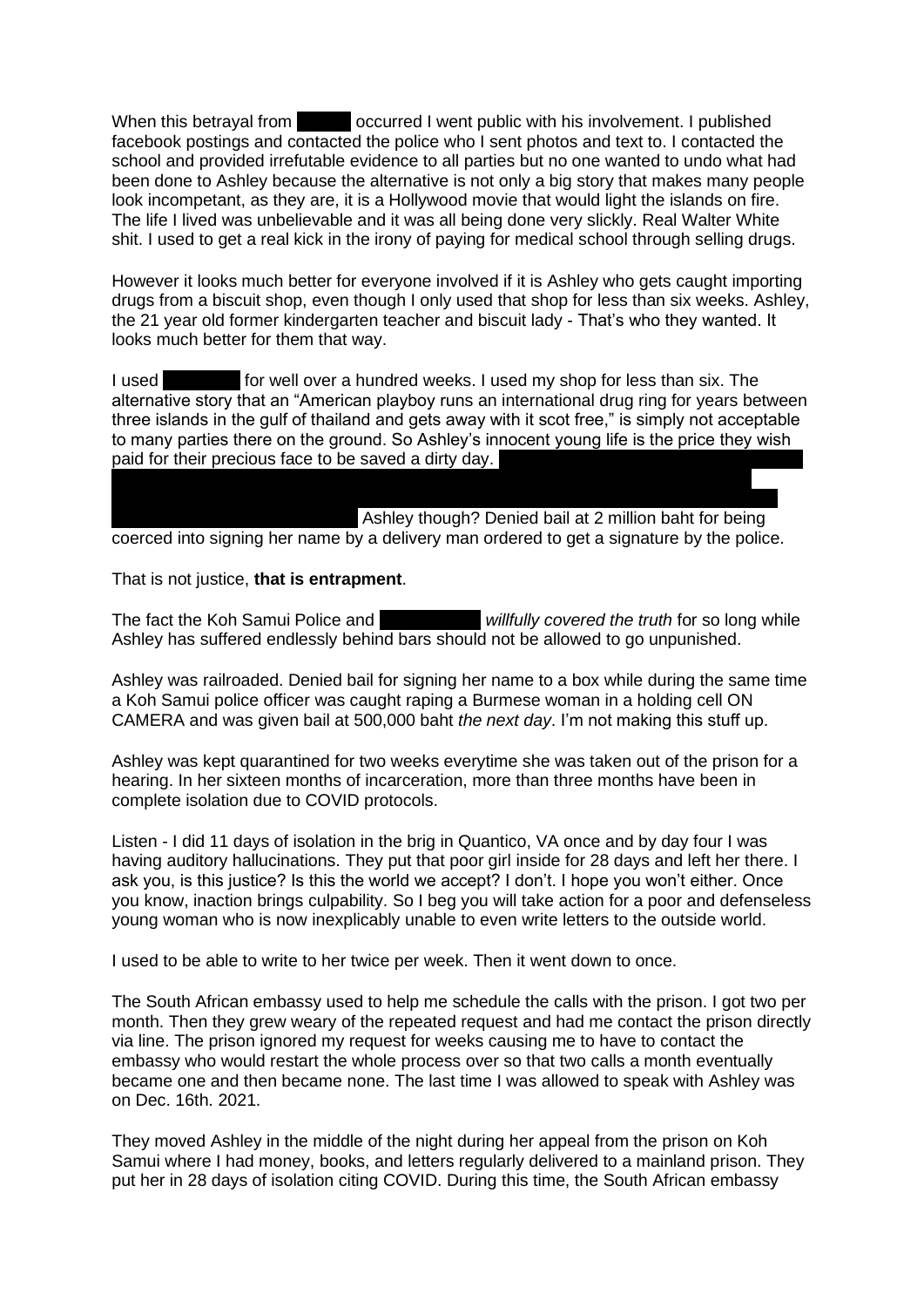was made aware of the same injustices which you readers have now and instead of responding, I was met with only silence. I sent nine separate emails requesting how to send Ashley letters, books, and funds and the most recent one I received back said that Ashley can only receive 2 phone calls per year for 10 minutes each. That she can receive no letters - security concerns were cited.

Yet, other prisoners at the same prison have been receiving letters and funds for years, proof has been posted on the website. A prison where the prisoners are not allowed to write sounds more like a concentration camp where atrocities are committed and the authorities do not want it exposed. They cite security concerns just like governments cite righteous protestors as terrorists and racists.

Ashley is 22 years old now. She turns 23 next month. It will be her second birthday in prison for a crime, for an entire life, that she had nothing to do with. Just a victim of corruption and the evil ways of man. The government is trying to bury her under illegal and atrocious procedures which afford her less rights than convicted murderers, who are allowed free on a quarter bail. For rape and for murder. Ashley though, who has never had any prior convictions or trouble even in school was sentenced to death, commuted to life without parole.

This is mercy?

I have not seen, heard from, or spoken to Ashley since January 9th when her last terrified letter arrived. I do not even know if she is still alive.

Please, do your part. Remember that a drop creates a trickle that forms a stream which fills an ocean.

Every drop matters. Ashley matters. Justice, truth, and accountability do matter. Love matters.

Therefore I beg each and every reader who has made it this far to share this outrageous evil on every platform you are able. You really do make a difference. We only need one person of power and influence to take up our cause and we can ensure that Ashley is given freedom instead of continued misery.

Everything I do now is devoted to her. However she needs more than my help right now. She needs good and decent people the world over to know and to speak out on her behalf to bring this terrible ordeal to an end.

So please, contact your local and regional government officials, business leaders, influencers and even celebrities and let's get Ashley's story out to the world and save her from further misery.

*I do not need help*, Ashley does. I am just the only one willing to risk my life to save her since I have no life while she suffers for my wrongs. Using the shop and putting her in this unforgivable position is a stain that will never wash away.

The rest I lose not a wink over. I never sold crack, meth, heroin, opiates - no bull shit. I sold party drugs to consenting adults, I did not force them like the governments just did with 0 liability, and after the last two years of forced vaccinations with experimental drug cocktails. The continued hypocrisy surrounding the drug usage of responsible adults such as LSD,